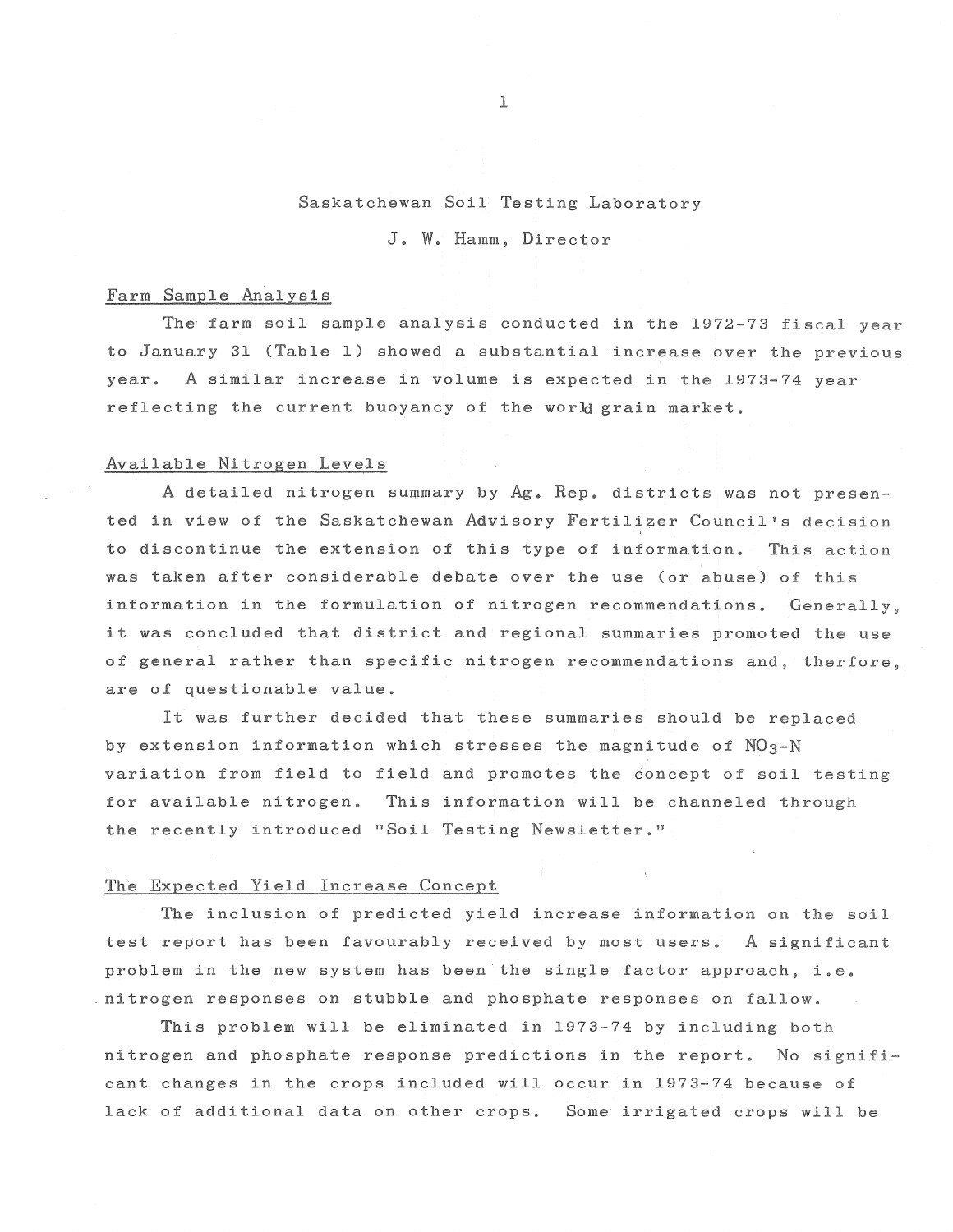# Table l

# Summary of Farm Sample Submissions to the Saskatchewan Soil

Testing Laboratory 1966 to 1972

| Type<br>$\overline{\circ}$ of<br>Test |           |           | Number of Fields Sampled <sup>1</sup> |                 |                   |                               |           |                                     |
|---------------------------------------|-----------|-----------|---------------------------------------|-----------------|-------------------|-------------------------------|-----------|-------------------------------------|
|                                       | $66 - 67$ | $67 - 68$ | $68 - 69$                             |                 |                   | $69 - 70$ $70 - 71$ $71 - 72$ | $72 - 73$ | $73 - 74$                           |
| Complete                              | 7,868     | 11,472    | 7,386                                 | 665             | 672               | 1,015                         | 2,250     |                                     |
| $N03$ -only                           |           |           | 610                                   | 122             | 37                | 78                            | 50        |                                     |
| Fallow-only                           |           |           |                                       |                 | 325               | 78                            | 210       |                                     |
| Totals to January 31 7,868            |           | 11,472    | 7,996                                 |                 | $787 \quad 1,034$ | 1,171                         | 2,510     |                                     |
| For the year                          | 8,435     | 12,760    | 8,802                                 | $1,003$ $1,487$ |                   |                               |           | 1,724 3,000? $(5,000)$ <sup>N</sup> |

<sup>1</sup> To January 31st of each year.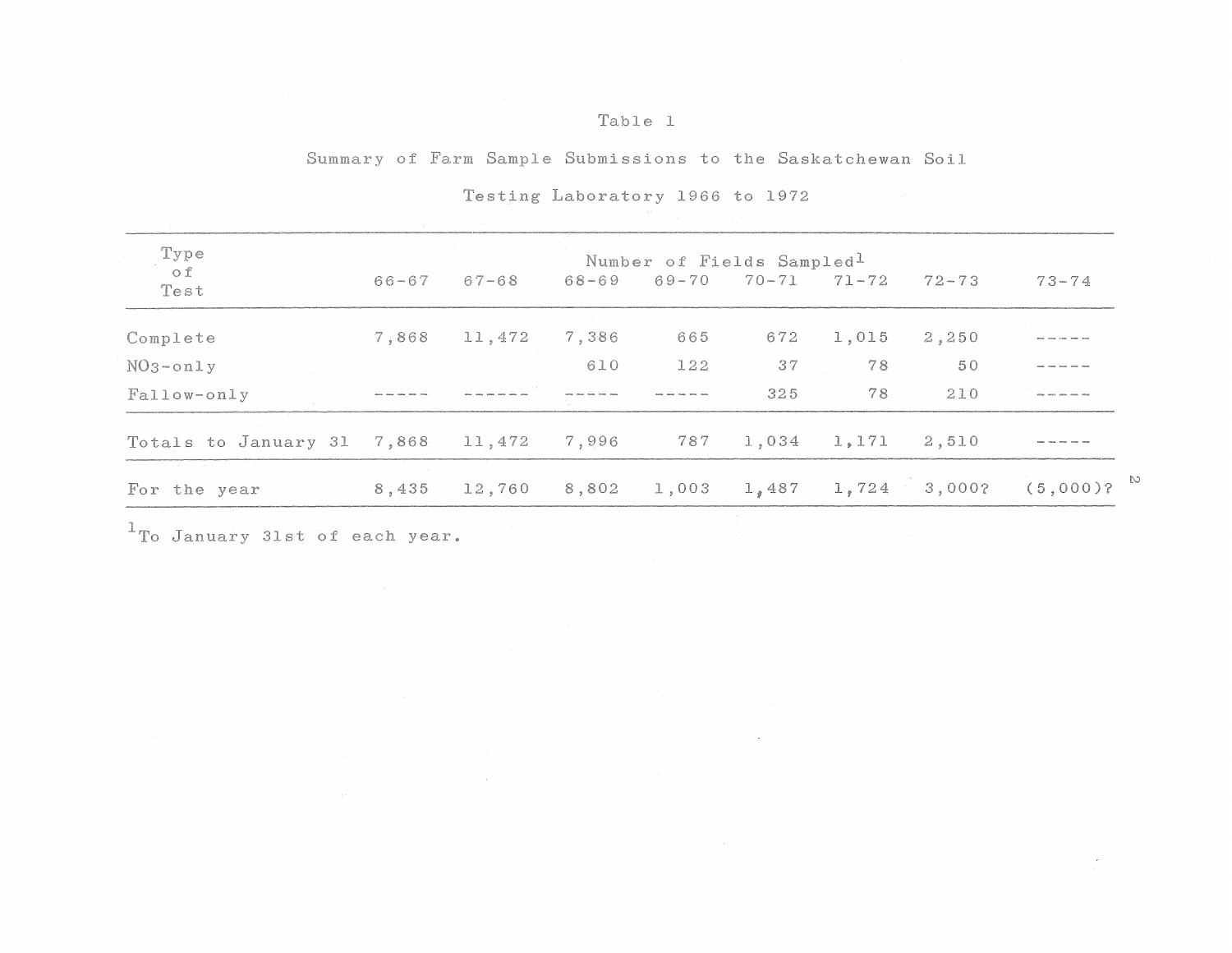included.

## The Soil Fertility Data Bank

A soil-plant nutrient research data bank for Saskatchewan has been established in the Soil Testing Laboratory under the general auspices of the S.A.F.C. and in co-operation with CanSIS in Ottawa. A major objective in establishing the bank was to centralize all nutrient research data pertinent to soil testing and thus facilitate the periodic analysis of this·data using a standard approach. Efforts to date include summaries of (1) all phosphate response data on fallow, (2) nitrogen response on stubble, (3) sulphur fertility trials, and, (4) the Soil Science five-year potassium project. The nutrient requirement guidelines for the .province (general and Soil Testing) have been revised in accordance with the findings of these summaries. Future activities will include a review of phosphate response on stubble and nitrogen on fallow.

CanSIS is currently developing a standard format for the collection of field ·fertility research data on a national basis. It is expected that the Saskatchewan format will be revised accordingly.

## Improvements in Soil Testing

-Several other developments in the laboratory are worthy of mention. All are designed to improve the service and stimulate greater participation;

- 1. Soil Testing Newsletter a periodic communication directed to agronomists and fertilizer dealers has been introduced.
- 2. The Information Sheet has been revised and updated.
- 3. A system of technical bulletins on specific soil management preblems is being designed to accompany soil test reports. These bulletins will provide additional information when problems such as salinity, potassium or sulphur deficiency, etc. are indicated.
- 4. Three hand sampling tools are now available at cost through